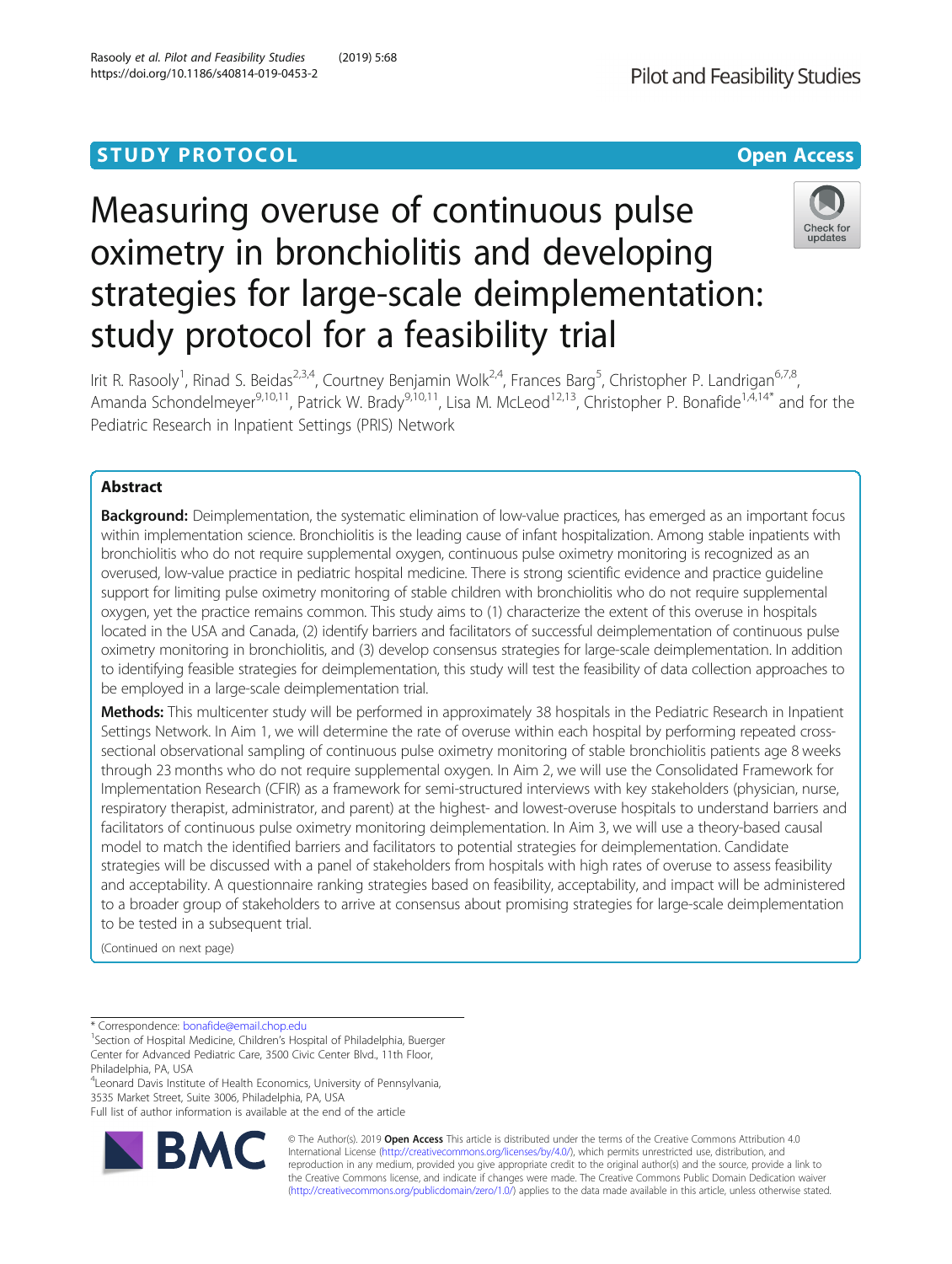# (Continued from previous page)

Discussion: Effective strategies for deimplementing continuous pulse oximetry monitoring of stable patients with bronchiolitis have not been well characterized. The findings of this study will provide further understanding of factors that facilitate deimplementation in pediatric hospital settings and provide pilot and feasibility data to inform a trial of large-scale deimplementation of this overused practice.

**Trial registration:** Not applicable. This study does not meet the World Health Organization definition of a clinical trial.

Keywords: Bronchiolitis, Overuse, Deimplementation, Implementation science, Pediatric hospital medicine

# Background

Deimplementation, the systematic, structured reduction or elimination of low-value practices  $[1-3]$  $[1-3]$  $[1-3]$  $[1-3]$  $[1-3]$ , has emerged as a distinct focus within the field of implementation science. Reduction of overuse, the provision of unnecessary services for which the potential for harm outweighs the potential for benefit [\[4,](#page-6-0) [5](#page-6-0)], is a key application of deimplementation. In pediatrics, research on overuse has been largely descriptive [[6](#page-6-0), [7\]](#page-6-0). While numerous candidate conditions for deimplementation have been identified  $[8-15]$  $[8-15]$  $[8-15]$  $[8-15]$ , efforts to curb overuse have been limited. Application of rigorous implementation science methods to the development and evaluation of strategies for deimplementation is an essential next step to reducing pediatric overuse practices.

Continuous pulse oximetry  $(SpO<sub>2</sub>)$  monitoring in bronchiolitis is an important area of overuse in pediatric hospital medicine. Bronchiolitis is the leading cause of infant hospitalization with over 100,000 annual admissions at a cost of over \$1.7 billion [\[7,](#page-6-0) [16](#page-7-0)]. Hospital treatment is primarily supportive [[17](#page-7-0)], focused on optimizing hydration and treating hypoxemia, and often includes continuous  $SpO<sub>2</sub>$  monitoring. Though there is strong evidence to suggest continuous  $SpO<sub>2</sub>$  monitoring stable patients with bronchiolitis is unnecessary and may even pose risk, the practice remains widespread. While formal study of the barriers to deimplementing this practice have not yet been undertaken, we speculate that potential reasons for the practice continuing include perceptions of a higher degree of safety conferred when patients are monitored, entrenched practices and customs to monitor patients, and clinicians' perceptions that families prefer that their children be monitored.

Outpatient studies of infants with bronchiolitis well enough to be discharged home from the emergency department without admission demonstrate that transient hypoxemia associated with bronchiolitis is common and likely of little clinical consequence [[18\]](#page-7-0). Conversely, continuous monitoring has been associated with increased rates of admission, longer length of stay, more treatment with supplemental oxygen, and higher hospital cost, without improving outcomes [[19](#page-7-0), [20](#page-7-0)]. More generally, from a system level perspective, continuous  $SpO<sub>2</sub>$  monitoring overuse incurs the potential hazards of alarm fatigue. Alarm fatigue is a well-described phenomenon in which exposure to high rates of false alarms results in desensitization, leading to ignored or slowed responses to all alarms [[21](#page-7-0)–[24](#page-7-0)].

The safety of reducing/eliminating continuous pulse oximetry of stable patients with bronchiolitis has been demonstrated in quality improvement initiatives [\[25](#page-7-0)] and a randomized controlled trial [\[19](#page-7-0)]. Both the American Academy of Pediatrics [\[17\]](#page-7-0) and the Society of Hospital Medicine Choosing Wisely in Pediatric Hospital Medicine workgroup [\[8](#page-6-0)] support limiting monitoring of children with bronchiolitis. The American Academy of Pediatrics Bronchiolitis Clinical Practice Guideline states that clinicians may choose not to use continuous  $SpO<sub>2</sub>$  monitoring for children with bronchiolitis [\[17\]](#page-7-0). Choosing Wisely Guidelines state more firmly that clinicians should not use continuous  $SpO<sub>2</sub>$  monitoring in children with acute respiratory illness unless they are receiving supplemental oxygen [[8](#page-6-0)].

Despite the guidelines, the practice of using continuous  $SpO<sub>2</sub>$  monitoring in stable bronchiolitis patients of supplemental oxygen remains common. A community hospital-based quality improvement collaborative reported post-intervention rates of continuous monitoring approaching 50%, with marked variability between hospitals [\[26](#page-7-0)]. In order to develop a successful and broadly accepted intervention to reduce this potentially harmful practice, it is important to fully understand the barriers, facilitators, and contextual factors influencing (and impeding) successful deimplementation.

# Specific aims

The specific aims of this study are:

- (1) To measure baseline  $SpO<sub>2</sub>$  monitoring overuse rates in children with bronchiolitis not requiring supplemental oxygen in 38 Pediatric Research in Inpatient Settings Network hospitals.
- (2) To identify barriers and facilitators to deimplementing  $SpO<sub>2</sub>$  monitoring in children with bronchiolitis by conducting semi-structured interviews with key stakeholders at the highestand lowest-overuse hospitals.
- (3) Informed by contextual analysis, develop a multifaceted deimplementation strategy for  $SpO<sub>2</sub>$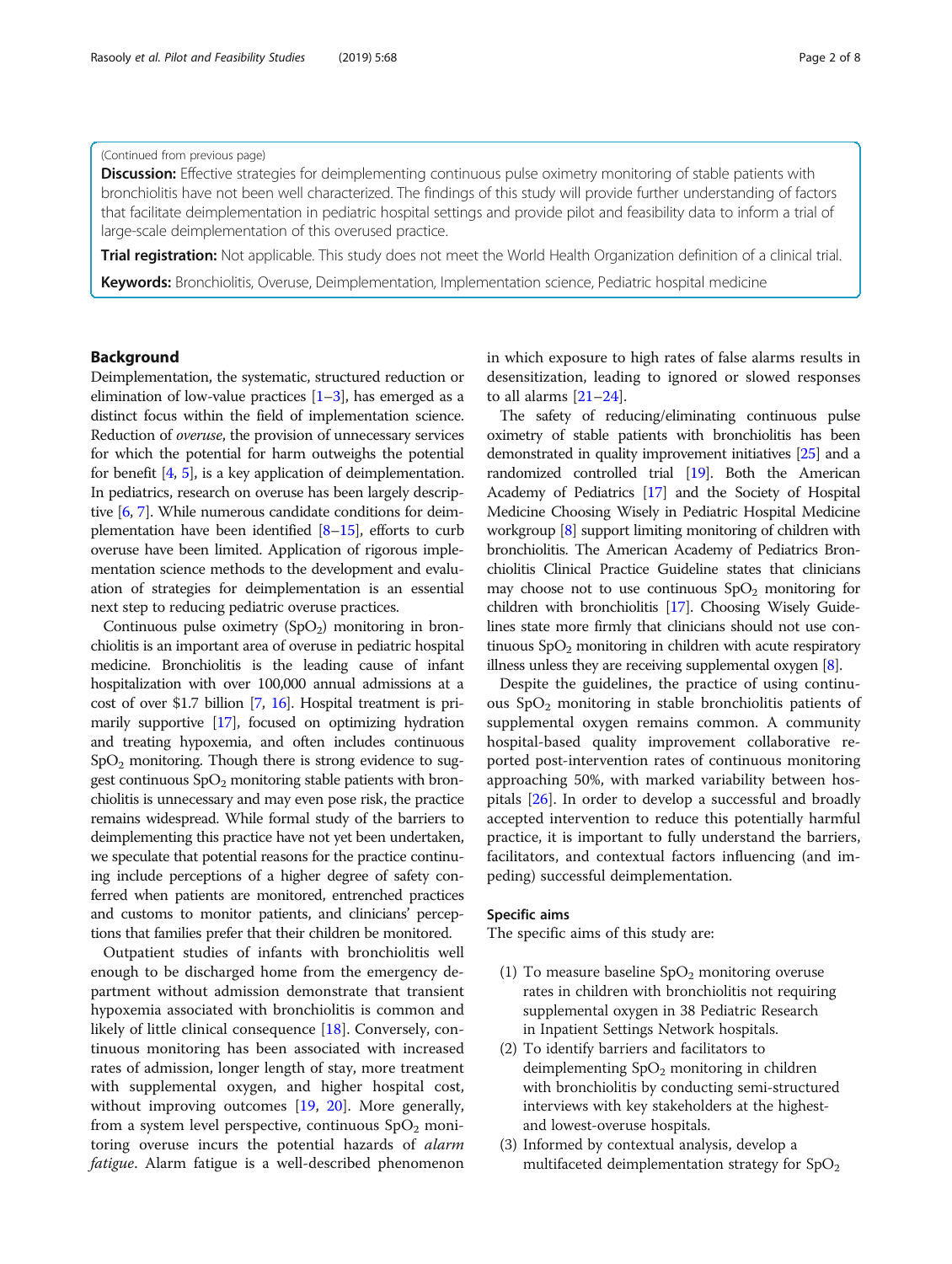monitoring overuse in children with bronchiolitis that will serve as the intervention to be tested in a subsequent clinical trial.

This study will be one of the first comprehensive evaluations of an overused practice in pediatric hospital medicine, providing insight into the state of overuse, the variation in overuse across hospitals, and the factors that contribute to overuse in a wide variety of hospital settings. Applying rigorous and reproducible methods to the study of deimplementation practices and obtaining a deep, contextual understanding of barriers and facilitators to deimplementation are essential for identifying strategies capable of producing large-scale, sustained reductions in overuse of this widespread practice. Specifically, contextual analysis will be used in the following ways: (1) in Aim 2, the organizational and social contexts relevant to monitoring overuse and its deimplementation will be queried and analyzed along with the barriers and facilitators that we seek to identify, and (2) in Aim 3, we will build upon the knowledge of organizational and social contexts in order to design a strategy or menu of strategies that can be tailored, if appropriate, to different organizational and social contexts.

Understanding why current pulse oximetry monitoring recommendations are (or are not) adhered to is essential to developing deimplementation strategies that will result in broad, sustained uptake. Findings of this study, including the feasibility of our approach to data collection, will be used to inform development of a hybrid effectiveness-implementation trial  $[27]$  of continuous  $SpO<sub>2</sub>$  monitoring deimplementation: the Eliminating Monitor Overuse: pulse oximetry (EMO:  $SpO<sub>2</sub>$ ) trial. Moreover, using a systematic approach to the study of deimplementation will allow for identification of strategies that are broadly generalizable to efforts to reduce overuse in pediatric hospital settings across a wide range of health conditions.

# Methods

# Study setting

This study will be performed within the Pediatric Research in Inpatient Settings Network (PRIS). PRIS is an independent, hospital-based research network that aims to improve the health of and healthcare delivery to hospitalized children and their families. The 117 member-hospitals range in geographic location, size, staffing models, and care practices. Hospitals are categorized as (1) freestanding children's hospitals (standalone hospitals devoted entirely to the care of children including a full range of pediatric subspecialty services), (b) children's hospitals within hospitals (general medical centers that care mainly for adult patients and include a pediatric department offering a full range of pediatric subspecialty services), and (c) community hospitals (general medical centers that care mainly for adult

patients and include a pediatric department offering limited or no pediatric subspecialty services).

# Aim 1: measure baseline  $SpO<sub>2</sub>$  monitoring overuse in bronchiolitis

We will use rigorous observational methods to test the hypothesis that  $SpO<sub>2</sub>$  overuse exceeds 30% averaged across sites and that there is sufficiently wide variation in overuse rates between sites to distinguish high and low overuse hospitals. This hypothesis is based on quality improvement initiatives focused more generally at reducing a range of overused practices in bronchiolitis [\[26](#page-7-0)] and internal estimates from participating hospitals. Our study builds on prior work by evaluating  $SpO<sub>2</sub>$  monitoring at a diverse range of hospitals and employing a standardized approach to arrive at accurate, generalizable, and reproducible estimates of practice prevalence.

We will perform repeated cross-sectional observational sampling of  $SpO<sub>2</sub>$  monitor use among 60 children at each site who are hospitalized during peak bronchiolitis season (December 2018 through March 2019). Eligible patients include children 8 weeks through 23 months old with a primary diagnosis of bronchiolitis in their most recent physician progress note, who are not requiring supplemental oxygen or "room air flow" of 21% oxygen administered via nasal cannula at any flow rate while hospitalized on non-ICU wards. Patients will be excluded if any of the following criteria are present: < 28 weeks completed gestation, cyanotic congenital heart disease, pulmonary hypertension, home oxygen requirement, neuromuscular disease, immunodeficiency, and cancer.

Data collection will be operationalized at sites during periodic daytime (between 10 AM and 4 PM) and nighttime (between 11 PM and 7 AM) in-person observational "rounds." Investigators will aim to collect 50% of their total number of observations during daytime rounds and 50% during nighttime rounds. During a data collection round, site investigators will identify all patients currently admitted to non-ICU pediatric wards with bronchiolitis by reviewing the census of each unit that cares for children with bronchiolitis and examining the charts of patients meeting age criteria to determine eligibility. They will then walk to the bedside of each eligible infant with bronchiolitis to confirm that supplemental oxygen and room air flow are off and determine the current continuous monitoring status  $(SpO<sub>2</sub>$ , electrocardiographic, neither, both). Site investigators will transmit data using REDCap, a secure research data management tool [[28](#page-7-0)]. A draft data collection form is provided (Additional file [1\)](#page-6-0).

The primary outcome is the overall rate of  $SpO<sub>2</sub>$  monitoring overuse of patients with bronchiolitis within each hospital, defined as the number of continuously  $SpO<sub>2</sub>$ -monitored patients with bronchiolitis who are not requiring supplemental oxygen or room air flow divided by the total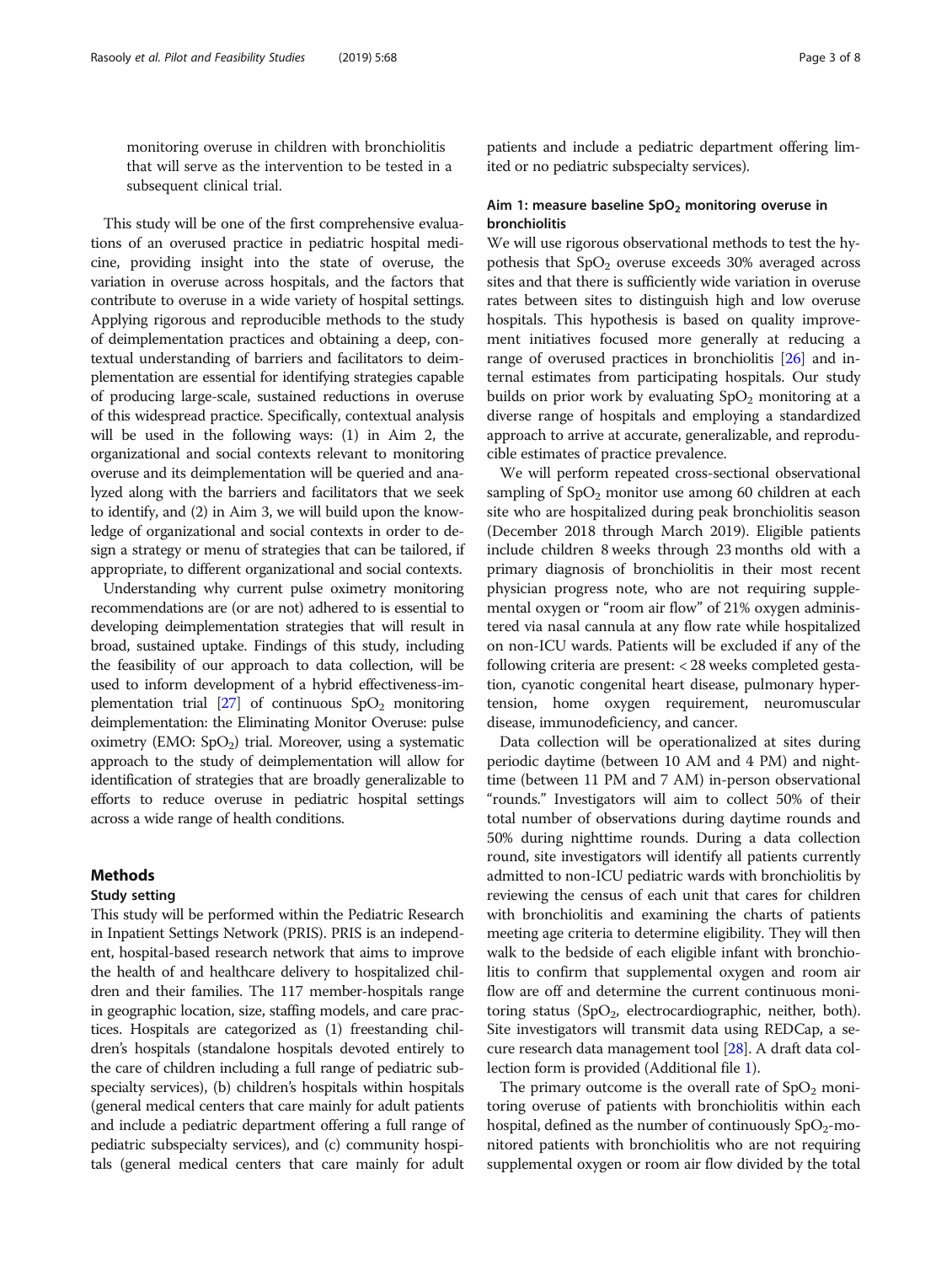number of patients with bronchiolitis who are not requiring supplemental oxygen or room air flow. This study will also measure the following secondary outcomes: (1) use of intermittent  $SpO<sub>2</sub>$  measurement, (2) use of continuous electrocardiographic monitoring (to explore potential co-occurrence of monitor overuse), and (3) the association between orders and actual monitoring. Overuse rate rankings by hospital type will be generated. We will explore differences in overuse between day and night, race/ethnicity, hospital type, and co-occurrence of electrocardiographic monitoring overuse.

### Feasibility

In terms of statistical power, engaging 38 sites (allowing for  $\sim$  20% attrition) will enable us to achieve an acceptable range of low and high overuse hospitals within each hospital type. We determined sample size based on the width of the 95% confidence interval of the point estimate of the site-level overuse rate. The intent is to have a narrow enough width to separate the lowest overuse hospitals (projected 0–30% overuse) from the highest overuse hospitals (projected 70–90% overuse). We hypothesize that a total sample size of 60 patients per hospital will allow for an appropriate balance between data collection feasibility and precision of the point estimates (see Table 1) in this pilot study.

Feasibility of our site recruitment and Aim 1 data collection approaches are important outcomes of this trial and will inform the final design of the EMO  $SpO<sub>2</sub>$  trial, a large scale, cluster randomized type 3 hybrid effectiveness-implementation trial [\[27\]](#page-7-0). In terms of recruitment and samples size, we have performed a preliminary power calculation for the subsequent EMO  $SpO<sub>2</sub>$  trial using established methods for cluster-randomized trials [[29](#page-7-0)]; however, the ultimate sample size of the EMO  $SpO<sub>2</sub>$  trial will be derived based on findings of this pilot. The thresholds for evaluating feasibility of the recruitment and engagement strategies of this pilot will be defined as (1) the number of participating PRIS sites that complete 60 observations will be 24 or greater (based on a target of 18 as specified in the preliminary power calculation allowing for 25% attrition), and (2) the number of participating PRIS sites that complete at least 40% of observations overnight will be 24 or greater. Not attaining these thresholds will trigger design changes to the EMO  $SpO<sub>2</sub>$  trial.

Evaluating the association between monitoring orders and observationally obtained data about monitoring, one

Table 1 95% confidence intervals of overuse estimates across a range of within-hospital patient sample sizes and overuse rates

|             | $n = 20$   | $n = 60$   | $n = 100$  |  |  |
|-------------|------------|------------|------------|--|--|
| 30% overuse | 11.9-54.3% | 18.8-43.2% | 21.2-40.0% |  |  |
| 70% overuse | 45.7-88.1% | 56.8-81.2% | 60.0-78.8% |  |  |

of the secondary outcomes of this Aim, is important in establishing the validity and feasibility of the data collection protocols for the EMO  $SpO<sub>2</sub>$  trial. This pilot will employ a personnel-intensive observational approach to determine which patients are continuously monitored. We hypothesize that this approach is feasible and will be more accurate than examining orders to determine true continuous monitoring status across a wide range of hospitals with varying chart documentation and physiologic monitor data infrastructures. We will determine sensitivity, specificity, and positive and negative predictive values for the relationship between the presence of an order for continuous  $SpO<sub>2</sub>$  monitoring and actual monitoring status to inform monitoring in the EMO  $SpO<sub>2</sub>$  trial, overall and within individual hospitals. If the presence of a monitoring order exceeds 85% for sensitivity and specificity, either overall or in specific sites, we will consider using the order as an accurate indicator for monitoring in the subsequent trial.

# Aim 2: identify barriers and facilitators to deimplementing  $SpO<sub>2</sub>$  monitoring in bronchiolitis

We will perform semi-structured qualitative interviews with key stakeholders at hospitals with the highest and lowest rates of  $SpO<sub>2</sub>$  overuse to explore clinical, political, interpersonal, and normative factors surrounding pulse oximetry overuse in bronchiolitis. Interviews will also elucidate processes of initiating and discontinuing pulse oximetry. Then, using the Consolidated Framework for Implementation Research (CFIR) as a guiding framework [\[30](#page-7-0)], we will identify barriers and facilitators of deimplementing continuous  $SpO<sub>2</sub>$  monitoring of stable infants who are breathing room air. CFIR is a widely accepted, pragmatic meta-theoretical framework of constructs that influence effective implementation including Intervention Characteristics (for instance, perceptions of the evidence supporting continuous  $SpO<sub>2</sub>$ monitoring), the *Outer Setting* (such as parental preferences or institutional policies and protocols), the Inner Setting (for example, unit/department cultural norms related to monitoring), and Characteristics of Individuals (including knowledge of the clinical guidelines or beliefs about risks of harm from brief desaturations). Finally, using an approach derived from the Intervention Mapping methodology [\[31](#page-7-0)], we will ask participants to identify key factors and behaviors associated with adoption, implementation, and sustaining intermittent  $SpO<sub>2</sub>$  measurement instead of using continuous  $SpO<sub>2</sub>$  monitoring. A draft interview guide is provided (Additional file [2\)](#page-6-0).

With respect to sample size, we will use a purposive sampling strategy to select a sample of an anticipated 75 stakeholders from the two highest overuse and the two lowest overuse hospitals within each hospital type (freestanding children's hospitals, children's hospitals within general hospitals, and community hospitals). We plan to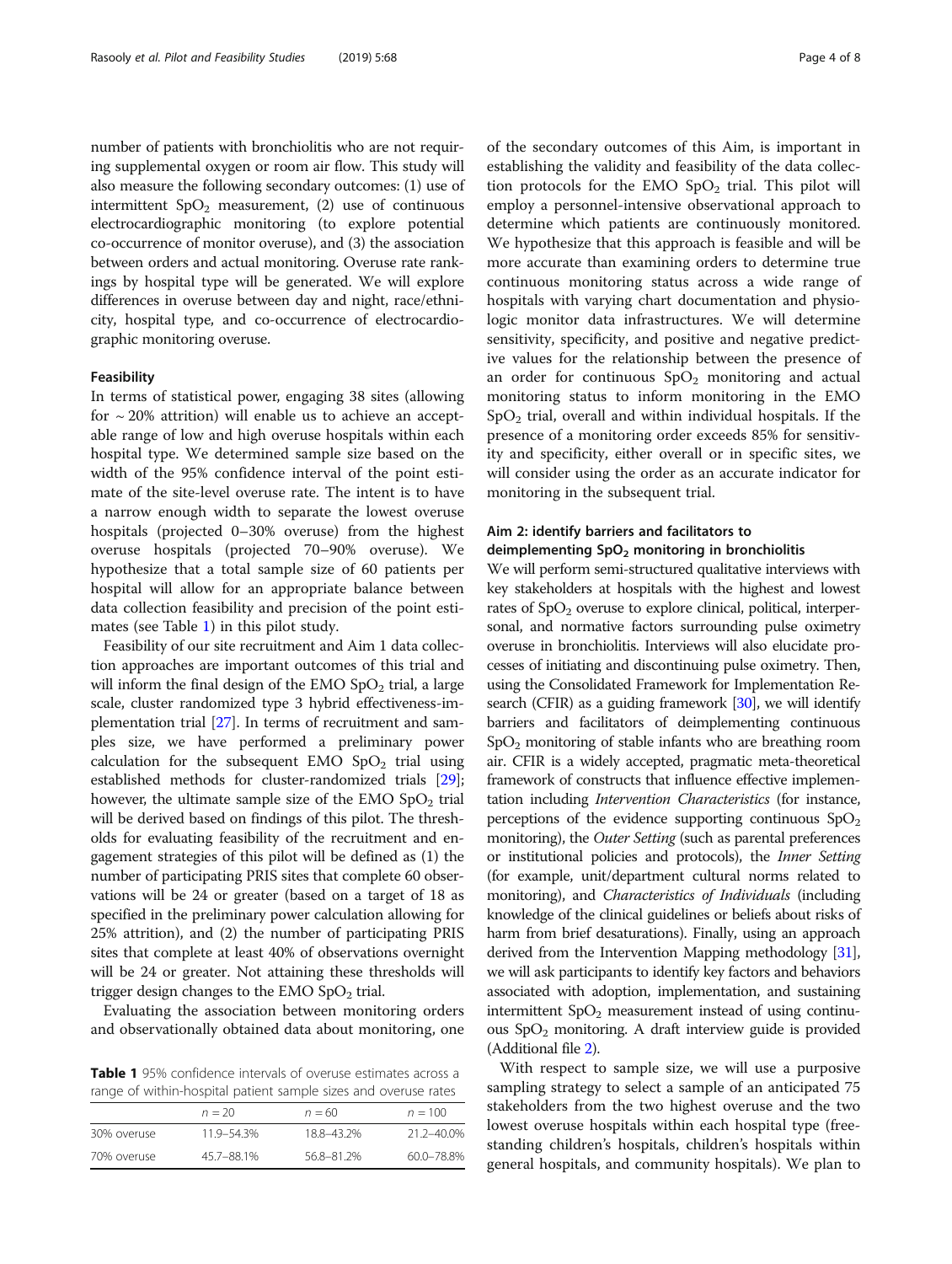conduct approximately 15 interviews with representatives from each stakeholder group (physicians, nurses, respiratory therapists, administrators, parents) until thematic saturation is achieved within each group. If we fail to achieve thematic saturation after 15 interviews, we will make adjustments to the study budget to allow us to perform additional interviews until thematic saturation is achieved. Parent interviews will focus on monitoring preferences [\[32](#page-7-0)].

# Qualitative analysis using the CFIR implementation framework

Data management and analysis of interview transcripts will be supported by the use of NVivo software. Both a priori and grounded theory methods [[33](#page-7-0)] will be used in the coding process. The CFIR framework constructs will serve as an initial coding structure (a priori aspect), but we will also allow new concepts to emerge and become part of the coding scheme (inductive aspect). Process maps  $[34, 35]$  $[34, 35]$  $[34, 35]$  $[34, 35]$  delineating  $SpO<sub>2</sub>$  monitoring initiation and discontinuation processes will be created for each hospital based on descriptions of the processes gleaned from the qualitative interviews. Process maps will specifically identify process failures (barriers) that lead to unnecessary monitoring and successful processes (facilitators) that help clinicians avoid unnecessary monitoring.

Initially, team members will complete coding and process maps independently on a common subset of interviews and compare results to assess the reliability and robustness of the coding scheme. Disagreements will be resolved through team discussion. Prior to proceeding with the remainder of the analysis, we will repeat independent coding and measure inter-rater reliability using Cohen's kappa. If an "almost perfect" kappa of 0.81 or higher [\[36](#page-7-0)] is achieved, we will largely employ single reviewer coding, with dual coding for 20% of transcripts. If the kappa is below 0.81, we will dual code all transcripts. Emerging codes, coding challenges, and coding disagreements will be discussed during standing team meetings.

Coding results will result in the identification of key factors that affect the ultimate outcome. These factors will be incorporated into a Qualitative Comparative Analysis (QCA), a mixed methods approach to examine complex combinations of explanatory factors [\[37](#page-7-0)]. This analytic approach is useful for identifying "causal complexity," for instance, situations in which factors may only impact outcomes in the presence of other factors [[37,](#page-7-0) [38\]](#page-7-0). In QCA, factors identified as salient will be used to create a "truth table" in which each hospital is a row and each identified factor is a column [\[39](#page-7-0), [40](#page-7-0)]. Cells will indicate the presence or degree of presence of each factor at each hospital, allowing for identification of combinations of factors that appear necessary to achieve the targeted deimplementation outcomes.

# Aim 3: development of a multifaceted deimplementation strategy

Using the CFIR constructs and elements of the Theory of Planned Behavior (TPB) [\[41\]](#page-7-0), barriers and facilitators identified in our qualitative analysis will be categorized and matched with potential strategies for deimplementation. Potential strategies will be drawn from our stakeholder interviews, Expert Recommendations for Implementing Change (ERIC) strategies [\[42](#page-7-0)], the broader implementation science literature on behavior change, and the literature on deimplementation of electrocardiographic monitoring in hospitalized adults [\[43](#page-7-0)–[50\]](#page-7-0). Leveraging these implementation science and behavioral science theories and recommendations (CFIR, Theory of Planned Behavior, and ERIC strategies), we will construct a table that serves as a "crosswalk" between the identified barriers or facilitators and potential deimplementation strategies (e.g., Table 2).

Potential strategies (adapted to specifically address deimplementation of continuous  $SpO<sub>2</sub>$  monitoring overuse) with supporting evidence-based literature will be presented to a Strategy Development Panel focus group and refined based on panel input. The panel will be comprised of 12 of the interviewed stakeholders from high overuse hospitals including at least two physicians, nurses, respiratory

Table 2 Examples of matching barriers that may be identified in Aim 2 to deimplementation strategies

| Examples of potential barriers<br>to deimplementation                                                                     | $\rightarrow$ | Consolidated Framework for<br>Implementation Research<br>constructs [30]                   | $\rightarrow$ | Flements of<br>adapted Theory of<br>Planned Behavior [51]         | $\rightarrow$ | Expert Recommendations for<br>Implementing Change strategy<br>types $[42]$                                                    |
|---------------------------------------------------------------------------------------------------------------------------|---------------|--------------------------------------------------------------------------------------------|---------------|-------------------------------------------------------------------|---------------|-------------------------------------------------------------------------------------------------------------------------------|
| Belief that continuous monitoring<br>is a safety net                                                                      | $\rightarrow$ | Characteristics of individuals:<br>knowledge and beliefs                                   | $\rightarrow$ | Behavioral beliefs<br>contributing to<br>attitudes                | $\rightarrow$ | Educational outreach visits,<br>build a coalition, learning<br>collaborative                                                  |
| Reluctance to change comfortably<br>entrenched practice of continuously<br>monitoring all infants                         | $\rightarrow$ | Characteristics of individuals:<br>self-efficacy, Inner setting:<br>implementation climate | $\rightarrow$ | Self-efficacy,<br>organizational culture<br>and climate, habit    | $\rightarrow$ | Provide reminders (clinical<br>decision support), audit and<br>feedback, clinical champions,<br>learning collaborative        |
| Monitoring because of perceived<br>parental preference that infant be<br>monitored (preference may be real<br>or assumed) | $\rightarrow$ | Characteristics of individuals:<br>knowledge and beliefs, Outer<br>setting: patient needs  | $\rightarrow$ | Behavioral beliefs<br>contributing to<br>attitudes, self-efficacy | $\rightarrow$ | Educational outreach visits.<br>clinical champions, involving<br>parents as active participants<br>in deimplementation effort |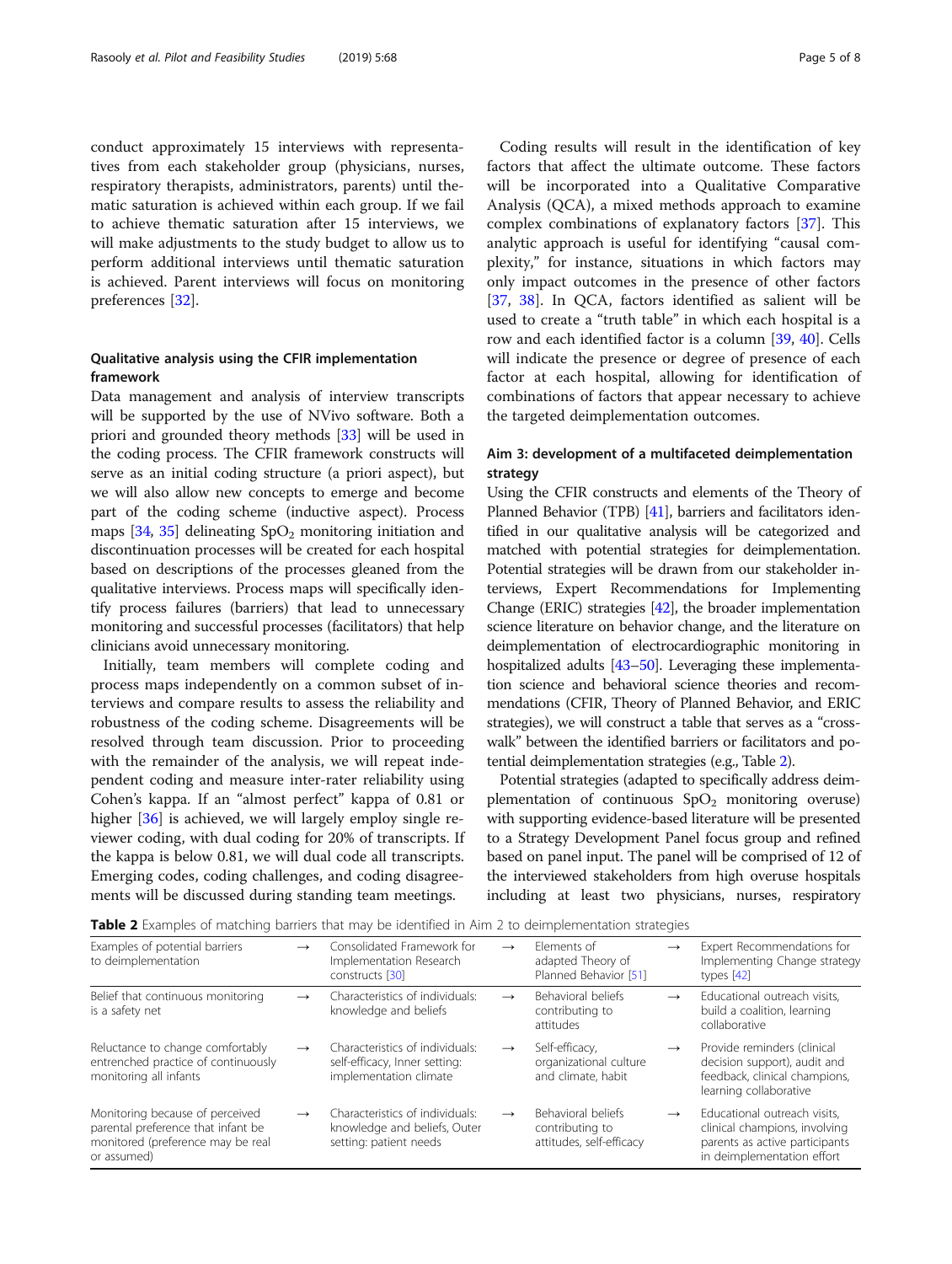therapists, administrators, and parents. After presenting each potential strategy and the barriers/facilitators it is meant to address, we will use open-ended questions to inquire about the feasibility, acceptability, and anticipated impact of each potential strategy. For example, if a potential strategy involves building clinical decision support alerts into the electronic health record, we will evaluate feasibility by inquiring about the information technology capacity to develop new electronic health record alerts; the timeline for development; and their history of successfully developing, implementing, and evaluating alerts for hospitalized children. The facilitator will apply selected methods from nominal group technique [\[52\]](#page-7-0) in order to ensure that all members of the panel are able to meaningfully contribute. This will include (1) a group sample size of approximately 12 panelists; (2) allowing a period of time after the potential strategy is introduced for each panelist to write down their initial impressions and ideas; (3) polling each group member, one at a time, until every idea is recorded; and (4) permitting time for discussion, clarification, and modification of each idea.

Detailed specifications [\[53\]](#page-7-0) of the ten highest impact strategies, as determined by the Strategy Development Panel, will be distributed to all stakeholders previously interviewed from high overuse hospitals ( $n = 30$ ) and site investigators from ten additional hospitals that had overuse rates greater than or equal to the median overuse rate. Using a questionnaire, we will measure stakeholder intentions, attitudes, perceived norms, and self-efficacy/perceived control with respect to each potential strategy and ask stakeholders to rate each potential strategy based on anticipated feasibility, acceptability, and impact. Survey results will be reviewed by the study team and advisory committee, the Strategy Development Panel, and the National Heart, Lung, and Blood Institute Project Scientists to arrive at consensus about the most promising individual strategies to include in a multi-component deimplementation strategy.

# **Discussion**

This protocol outlines the design of a study that will bridge the gap between the guidelines and evidence that support deimplementation and the actual process of deimplementing continuous  $SpO<sub>2</sub>$  monitoring in stable infants and children with bronchiolitis who do not require supplemental oxygen.

Given the prevalence of this practice in spite of scientific and professional consensus about its lack of utility, there is a critical need for systematic evaluation of the barriers and facilitators to deimplementation in order to design more effective approaches to deimplementation. Sustained uptake of  $EMO SpO<sub>2</sub>$  trial protocols for deimplementation hinges on careful elucidation of the current factors influencing adoption of the evidence practice and work with stakeholders to design specific and targeted strategies that address the issues identified. Only with an understanding of the contextual factors contributing to the current practice state will we be able to identify deimplementation strategies with broad feasibility, acceptability, and effectiveness.

In their review, "Letting Go: Conceptualizing intervention de-implementation in public health and social service settings," McKay et al. describe the process of deimplementation as consisting of identifying targets for deimplementation, assessing the context in which deimplementation is to occur, putting into place strategies to support deimplementation practices, and evaluating outcomes of deimplementation efforts [\[54\]](#page-7-0). The second step, contextual analysis of barriers and facilitators to a specific deimplementation practice, is a crucial but often overlooked element of successful deimplementation [\[54](#page-7-0)]. By focusing on this aspect of deimplementation, our protocol will serve to not only increase the likelihood of successful deimplementation of this specific practice (continuous  $SpO<sub>2</sub>$  monitoring in stable children with bronchiolitis) but will also add generalizable knowledge about how to conduct systematic contextual analysis as it relates to deimplementation and enhance our understanding of the factors contributing to successful deimplementation.

There are a few potential threats and limitations to successful execution of this study. One potential threat is lower or more homogeneous than anticipated rates of  $SpO<sub>2</sub>$  overuse. Though this seems unlikely given internal estimates and recent community hospital data, we could consider unit-based (as opposed to hospital based) analysis or apply a historic focus to qualitative analysis, evaluating prior barriers, facilitators, and best practices that led to successful deimplementation. Another potential limitation would be if the Strategy Development Panel determines that deimplementation strategies should be tailored for individual hospitals or hospital types; we will present promising strategies as a "menu" of potential options rather than as a unified, uniform approach.

This multi-site study will produce accurate rates of continuous  $SpO<sub>2</sub>$  monitoring overuse among stable infants with bronchiolitis; detailed analysis of factors that perpetuate and disrupt overuse; and consensus-derived, theory driven strategies for addressing this prevalent clinical issue. Strengths of this approach include our diverse sample of hospital and stakeholders, which will allow for rich contextual analysis, and the application of multiple implementation science frameworks to the nascent field of deimplementation. As the field of pediatric hospital medicine evolves, it is crucial to develop sound methodologies for implementation and deimplementation to facilitate consistent delivery of high-quality inpatient care.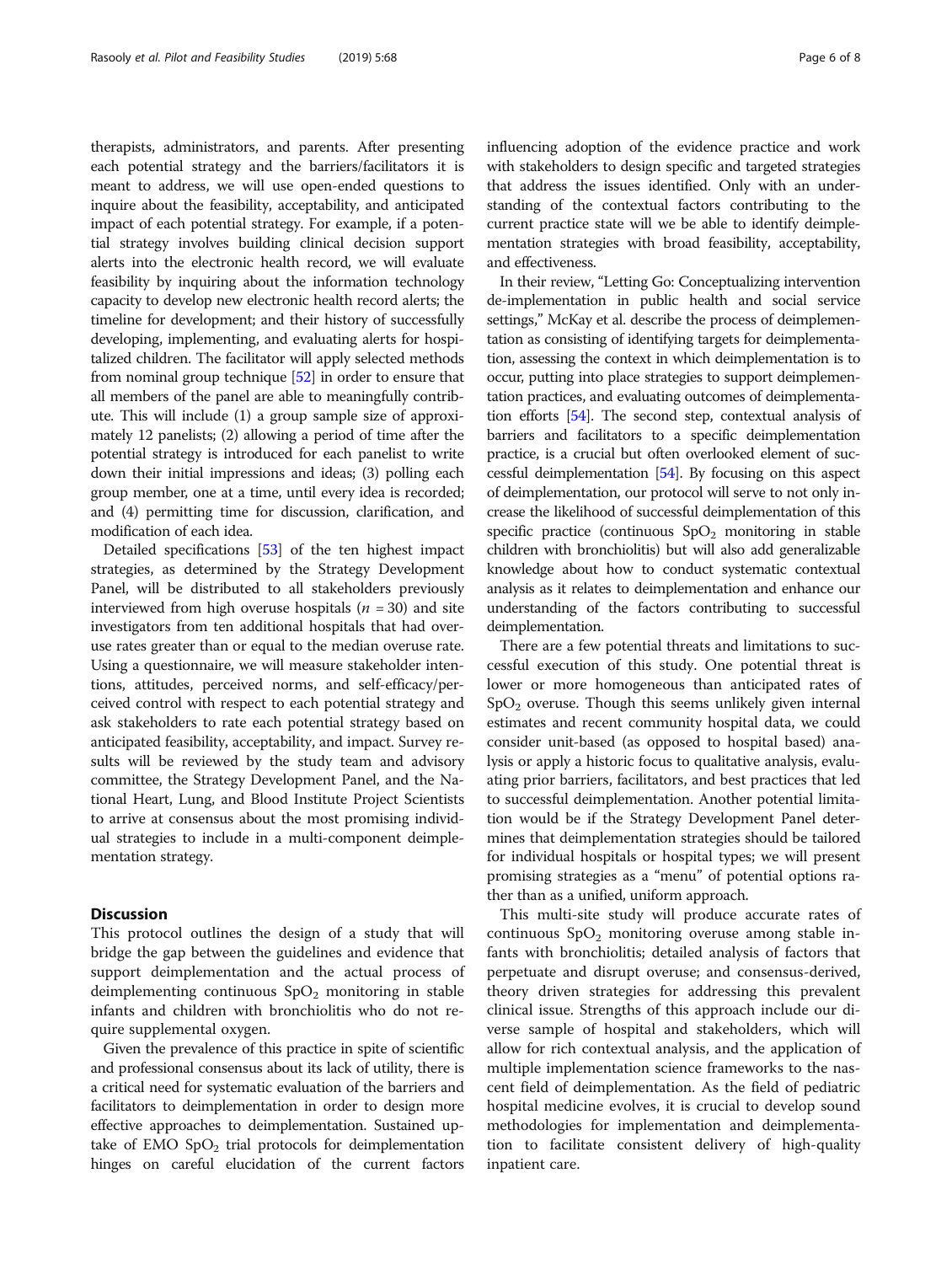# <span id="page-6-0"></span>Additional files

[Additional file 1:](https://doi.org/10.1186/s40814-019-0453-2) This is a draft of the data collection form proposed for use in Specific Aim 1. (PDF 44 kb)

[Additional file 2:](https://doi.org/10.1186/s40814-019-0453-2) This is a draft of the interview guide proposed for use when interviewing physicians from high overuse hospitals in Specific Aim 2. (PDF 142 kb)

#### Abbreviations

AAP: American Academy of Pediatrics; CFIR: Consolidated Framework for Implementation Research; EMO: SpO<sub>2</sub>: Eliminating Monitor Overuse: pulse oximetry; ERIC: Expert Recommendations for Implementing Change; PRIS: Pediatric Research in Inpatient Settings Network; QCA: Qualitative Comparative Analysis; TPB: Theory of Planned Behavior

#### Acknowledgements

We thank the PRIS site leads, site principal investigators, and pediatric hospitalists who supported the grant application and have agreed to contribute data to the study.

#### Funding

Dr. Rasooly's effort was supported by the Pediatric Hospital Epidemiology and Outcomes Training (PHEOT) Program at The Children's Hospital of Philadelphia, funded by Institutional Research Training Grant 5T32HD060550-09 from the Eunice Kennedy Shriver National Institute of Child Health and Human Development of the National Institutes of Health. This study is supported by Cooperative Agreement 1U01HL143475-01 from the National Heart, Lung, and Blood Institute of the National Institutes of Health (Bonafide, PI). Dr. Bonafide's effort developing this protocol was supported by Career Development Award 5K23HL116427-04 from the National Heart, Lung, and Blood Institute of the National Institutes of Health (Bonafide, PI). Dr. Wolk is an investigator with the Implementation Research Institute (IRI), at the George Warren Brown School of Social Work, Washington University in St. Louis, through an award from the National Institute of Mental Health (5R25MH08091607) and the Department of Veterans Affairs, Health Services Research & Development Service, Quality Enhancement Research Initiative (QUERI).

The funding bodies played no role in designing the study protocol or writing the manuscript.

#### Availability of data and materials

Not applicable

### Authors' contributions

CPB, RB, CBW, FB, CPL, AS, PWB, and LMM designed the study. CPB developed the grant application upon which this manuscript is based. IRR conceived of the presentation of the grant proposal as a study protocol manuscript and drafted the manuscript. All authors critically revised the manuscript for important intellectual content and gave final approval of the version submitted for publication.

#### Ethics approval and consent to participate

Research activities described in Specific Aim 1 have been approved by the Children's Hospital of Philadelphia Institutional Review Board (Federal Wide Assurance # 0000459) with a waiver of consent/parental permission per 45 CFR 46.116(d), a waiver of assent per 45 CFR 46.408(a), and a waiver of HIPAA authorization per 45 CFR 164.512(i)(2)(ii) for recruitment purposes and for main study procedures. Research activities described in Specific Aims 2 and 3 are currently under review at the Children's Hospital of Philadelphia Institutional Review Board (Federal Wide Assurance # 0000459). We will obtain informed consent from all participants. We have requested a waiver of informed consent documentation under 45CFR46.117(c)(1)(ii) because most sessions will take place by telephone.

# Consent for publication

Not applicable

# Competing interests

Dr. Landrigan has been supported in part by the Children's Hospital Association for his work as an Executive Council member of the Pediatric Research in Inpatient Settings (PRIS) network. Dr. Landrigan has consulted with and holds

equity in the I-PASS Institute, which seeks to train institutions in best handoff practices and aid in their implementation. In addition, Dr. Landrigan has received monetary awards, honoraria, and travel reimbursement from multiple academic and professional organizations for teaching and consulting on sleep deprivation, physician performance, handoffs, and safety, and has served as an expert witness in cases regarding patient safety and sleep deprivation. The other authors declare that they have no competing interests.

# Publisher's Note

Springer Nature remains neutral with regard to jurisdictional claims in published maps and institutional affiliations.

# Author details

<sup>1</sup>Section of Hospital Medicine, Children's Hospital of Philadelphia, Buerger Center for Advanced Pediatric Care, 3500 Civic Center Blvd., 11th Floor, Philadelphia, PA, USA. <sup>2</sup>Department of Psychiatry, Perelman School of Medicine, University of Pennsylvania, 3535 Market Street, Suite 3015, Philadelphia, PA, USA. <sup>3</sup>Department of Medical Ethics and Health Policy, Perelman School of Medicine, University of Pennsylvania, Blockley Hall, 423 Guardian Drive, Philadelphia, PA, USA. <sup>4</sup> Leonard Davis Institute of Health Economics, University of Pennsylvania, 3535 Market Street, Suite 3006, Philadelphia, PA, USA. <sup>5</sup> Department of Family Medicine and Community Health, Perelman School of Medicine, University of Pennsylvania, Blockley Hall, 423 Guardian Drive, Philadelphia, PA, USA. <sup>6</sup>Division of General Pediatrics, Department of Pediatrics, Boston Children's Hospital, 300 Longwood Ave, Enders 1, Boston, MA, USA. <sup>7</sup> Division of Sleep and Circadian Disorders, Departments of Medicine and Neurology, Brigham and Women's Hospital, 75 Francis Street, Boston, MA, USA. <sup>8</sup>Harvard Medical School, 25 Shattuck St., Boston, MA, USA. <sup>9</sup>Department of Pediatrics, University of Cincinnati College of Medicine, 3333 Burnet Ave., MLC 9016, Cincinnati, OH, USA. <sup>10</sup>Division of Hospital Medicine, Cincinnati Children's Hospital Medical Center, 3333 Burnet Ave., MLC 9016, Cincinnati, OH, USA. 11James M. Anderson Center for Health Systems Excellence, Cincinnati Children's Hospital Medical Center, 3333 Burnet Ave., MLC 7014, Cincinnati, OH, USA. <sup>12</sup>Department of Pediatrics, Section of Hospital Medicine, Children's Hospital Colorado, 13123 E. 16th Street, Aurora, CO, USA. 13Adult Child Consortium for Outcomes Research and Healthcare Delivery Sciences, University of Colorado School of Medicine, 13001 East 17th Place, Aurora, CO, USA. <sup>14</sup>Center for Pediatric Clinical Effectiveness, Children's Hospital of Philadelphia, Roberts Center for Pediatric Research, 2716 South Street, Philadelphia, PA, USA.

# Received: 5 October 2018 Accepted: 6 May 2019 Published online: 15 May 2019

#### References

- 1. van Bodegom-Vos L, Davidoff F, Marang-van de Mheen PJ. Implementation and de-implementation: two sides of the same coin? BMJ Qual Saf. 2017;26:495–501.
- 2. Ubel PA, Asch DA. Creating value in health by understanding and overcoming resistance to de-innovation. Health Aff. 2015;34:239–44.
- 3. Mensah GA. Embracing dissemination and implementation research in cardiac critical care. Glob Heart. 2014;9:363.
- 4. Chassin MR, Galvin RW, and the National Roundtable on health care quality. The urgent need to improve health care quality: Institute of Medicine National Roundtable on health care quality. JAMA. 1998;280:1000–5.
- Brownlee S, Chalkidou K, Doust J, Elshaug AG, Glasziou P, Heath I, et al. Evidence for overuse of medical services around the world. Lancet. 2017; 390:156–68.
- 6. Coon ER, Young PC, Quinonez RA, Morgan DJ, Dhruva SS, Schroeder AR. Update on pediatric overuse. Pediatrics. 2017;139:e20162797.
- 7. Keren R, Luan X, Localio R, Hall M, McLeod L, Dai D, et al. Prioritization of comparative effectiveness research topics in hospital pediatrics. Arch Pediatr Adolesc Med. 2012;166:1155–64.
- 8. Quinonez RA, Garber MD, Schroeder AR, Alverson BK, Nickel W, Goldstein J, et al. Choosing wisely in pediatric hospital medicine: five opportunities for improved healthcare value. J Hosp Med. 2013;8:479–85.
- 9. Coon ER, Young PC, Quinonez RA, Morgan DJ, Dhruva SS, Schroeder AR. 2017 update on pediatric medical overuse: a review. JAMA Pediatr. 2018;172:482–6.
- 10. Parikh K, Hall M, Mittal V, Montalbano A, Mussman GM, Morse RB, et al. Establishing benchmarks for the hospitalized care of children with asthma, bronchiolitis, and pneumonia. Pediatrics. 2014;134:555–62.